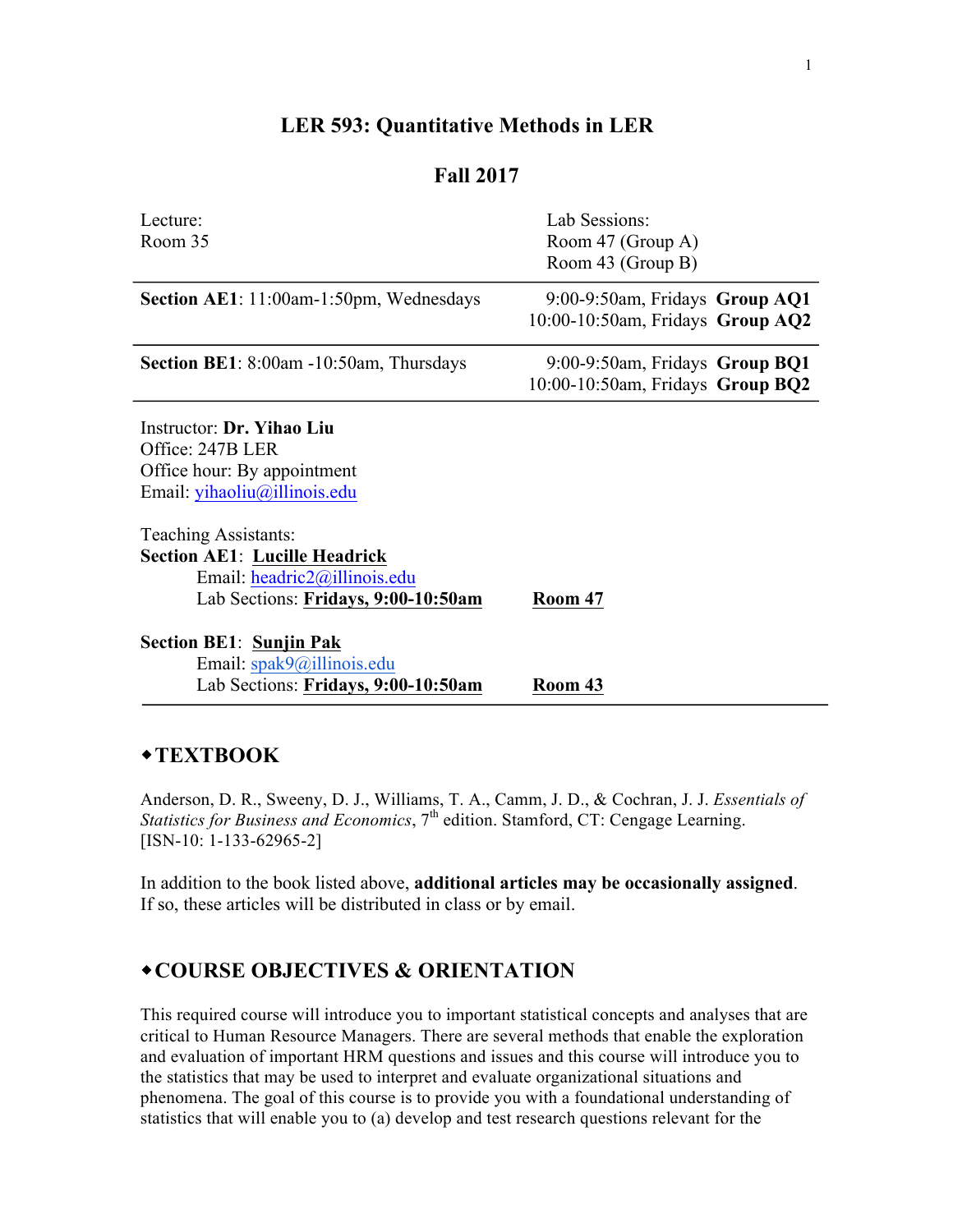organizational context; (b) critically evaluate quantitative information and illustrations you encounter; (c) communicate your understanding of statistics to others; and (d) perform common statistical analyses in Microsoft Excel. Specifically, at the end of this course, you should have learned:

- 1. How to organize and summarize data
- 2. How to identify the appropriate data and statistical procedures for many basic HR problems and decisions
- 3. How to interpret and communicate the findings of your analyses to others
- 4. How to critically evaluate and interpret quantitative information
- 5. How to use Microsoft Excel to analyze data

#### w**GRADES**

There are 1000 possible points you can get in the course.

965 to  $1,000 = A +$ 925 to  $964 = A$ 895 to  $924 = A$ -865 to  $894 = B +$ 825 to  $864 = B$ 795 to  $824 = B$ -765 to  $795 = C +$ 725 to  $764 = C$ 695 to  $724 = C$ - $< 695 = F$ 

Points are based on 3 Exams, 10 Weekly Assignments, and Class Participation & Attendance:

**WEEKLY ASSIGNMENTS** = Best 10 of 11  $\omega$  50 pts = 500 pts **EXAMS 1-3** = 150 pts per exam, 450 pts in total **CLASS PARTICIPATION & ATTENDANCE** = 50 pts

 $\mathcal{L}_\text{max}$  and the contract of the contract of the contract of the contract of the contract of the contract of the contract of the contract of the contract of the contract of the contract of the contract of the contrac

**TOTAL** =  $1000$  pts

WEEKLY ASSIGNMENTS. Each week, a set of problems will be assigned to be completed in lab and at home. These assignments will take you through the nuts-and-bolts of the statistical techniques, showing you how to actually do the things you have been reading about (both by hand and on computer). As you might imagine, these assignments are a critical feature of the class, and most closely foreshadow the way you will use this material in the future. I will provide you with data each week that can be used to demonstrate the techniques. **Assignments will be posted online around noon of each Thursday. Unless otherwise noted, these assignments will be due, submitted by email to your TA, on or before 11:59am on the next Tuesdays.** You will get feedback (along with your grades) from your TA on each assignment in the same week. Late assignments will be penalized 10% per day.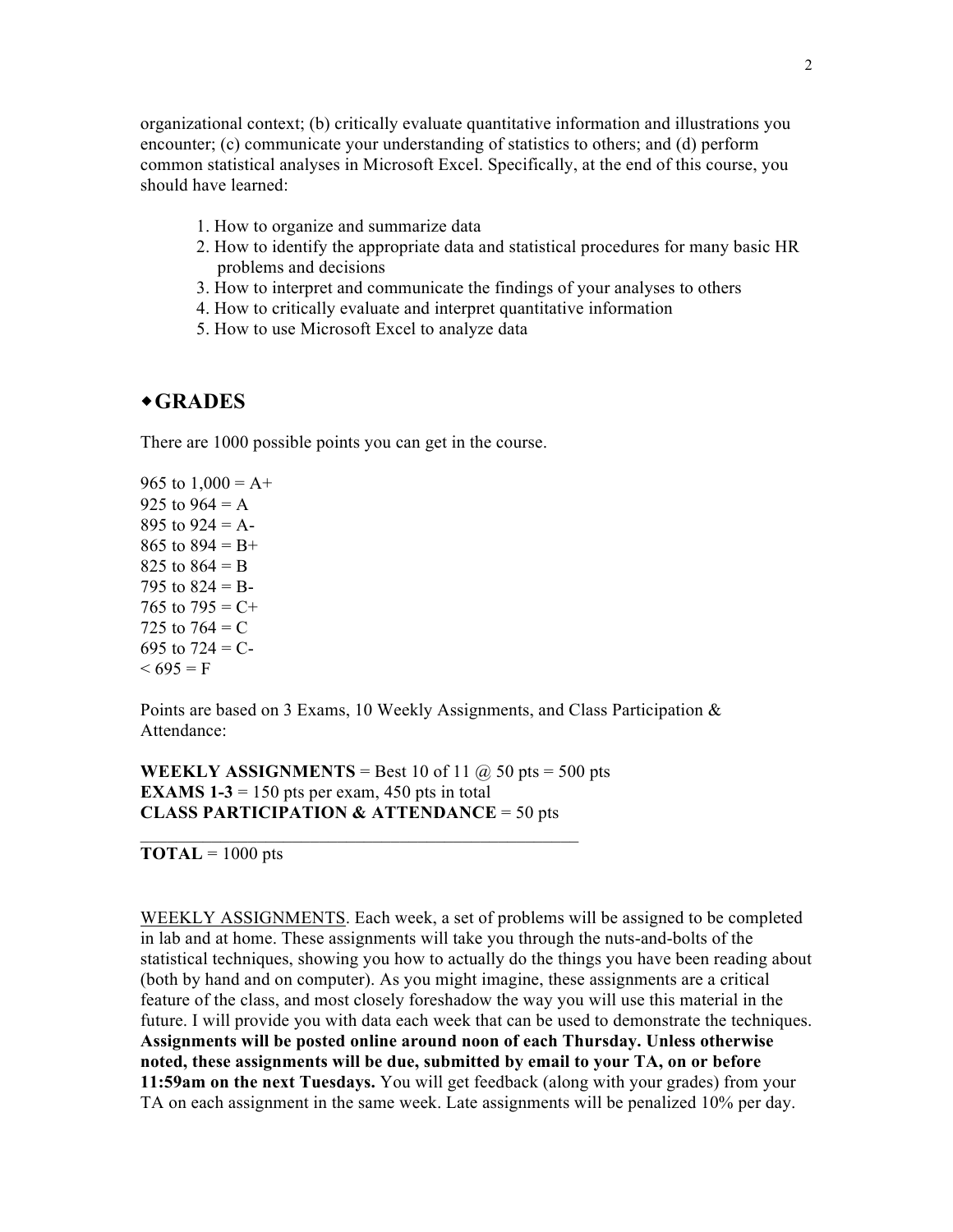*Grading caveat*: Although only the 10 highest assignment grades will be counted toward your final average, **there is a condition that you must complete ALL 11 assignments.** For each assignment that is not turned in, 50 points will be deducted from your Weekly Assignments total.

EXAMS. This course has 3 non-cumulative exams. The exams will consist of multiplechoice questions/problems and questions/problems that require you to show your calculations and provide the answer. Material for the exams will be drawn from the lectures, discussions/activities, and the textbook. The format of each exam will be a **2hr in-class exam**. During each exam, **you will be allowed to use one 8 ½ X 11 cheat-sheet (front side only)**. Your cheat-sheet may include any material you choose, although it **must be written in your own handwriting** (no typed nor photocopied cheat-sheets will be allowed). You will be required to turn in your cheat-sheet with your exam. A study guide will be provided before each exam.

You must be present for all three exams. In general, make-up exams will not be offered for missed exams. Make up exams will only be considered (but not necessarily given) in rare and extraordinary circumstances. Only persons with University of Illinois approved excuses in writing will be allowed to take a make-up exam. (See:

http://admin.illinois.edu/policy/code/article1\_part5\_1-501.html). To be excused and have the right to a make-up exam, you need to notify me in advance or, if advanced notification is impossible, by the end of the second working day after the absence (in the latter case you must provide documentation why such notification before the class was impossible). If granted, make-up exams must be taken within one week of the missed exam.

CLASS PARTICIPATION & ATTENDANCE. Students are expected to attend each and every class. For each lecture session, you are expected to have read the assigned reading for that particular session, as well as to be prepared to discuss topics in class. Exam questions are drawn from lectures, exercises, and class discussion—so, missing classes will hurt you on exams.

All students will begin the semester with 40 out of 50 participation  $\&$  attendance points. If you regularly attend class and voluntarily participate in discussions, your score will increase. If you regularly attend class and only participate when prompted, your score will remain at 50. If you miss multiple classes and/or never participate, your score will decrease. The attendance policy is outlined below.

As a member of this class, you are expected to attend all class sessions. Attendance will be taken regularly during lecture sessions. Specifically, I will have in-class exercises during some classes in the form of discussion, survey, game, etc. Not participating in-class exercises (i.e., your written responses/answers are not handed in by the end of class) will lead to a reduction of 5 points for each class. Please note that any university-sanctioned absence is excused and does not count towards your missed days.

For **lab sessions**, mandatory attendance is required to ensure the best learning outcome. Attendance will be taken during the 9 lab sessions throughout the semester. However, I understand that everyone has extenuating circumstances sometimes. Therefore, you can miss any one (1) lab session without explanation. After that, you must provide a documented excuse for all absences. Any unexcused lab session missed after the "freebie" will negatively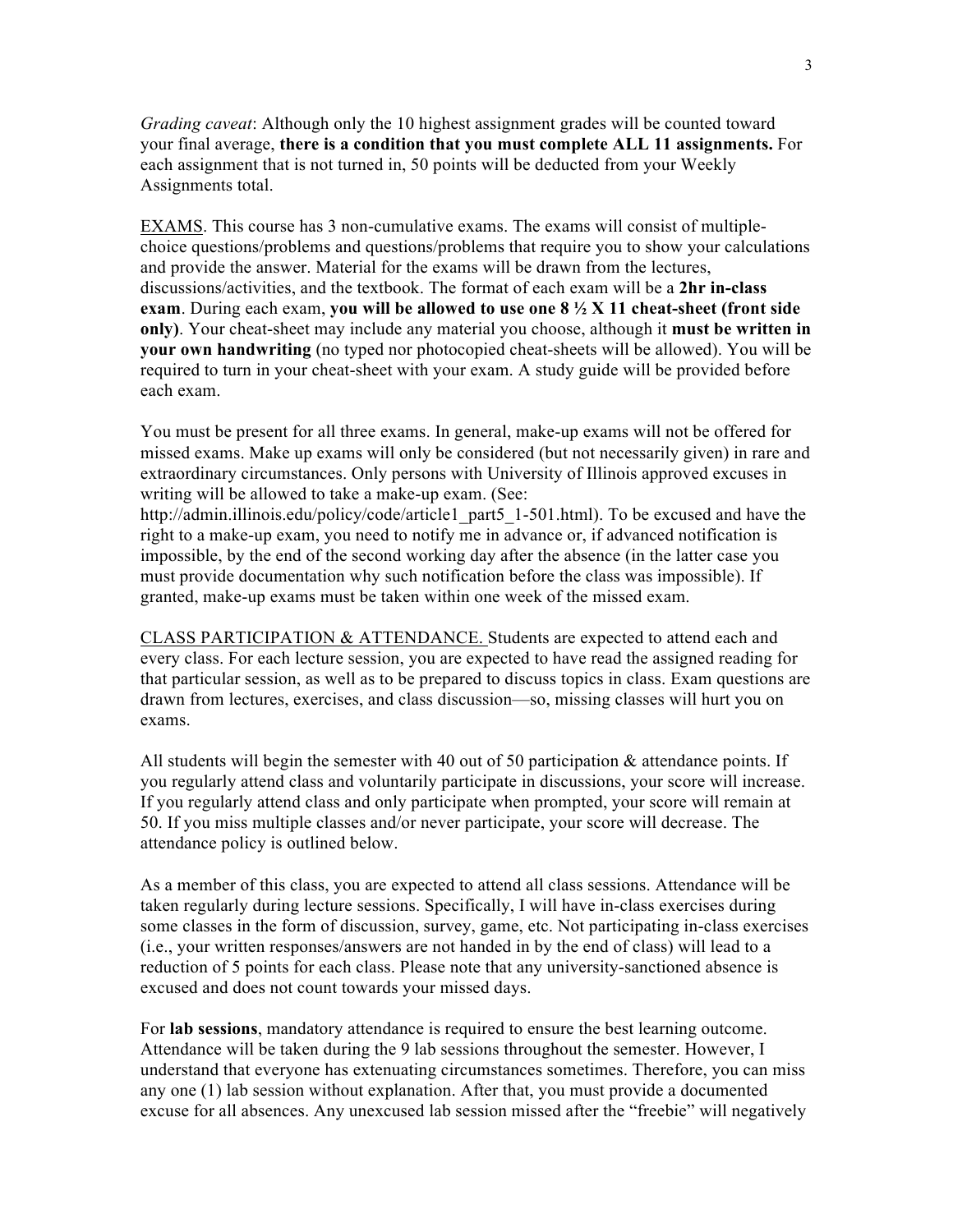affect your participation score (by a deduction of 5 points per absence). During the lab sessions, your TA will give you feedback on your assignments, answer any questions you may have about the assignments, lectures, and upcoming exams, and walk you through contents of lectures with extra exercises.

## w**CLASSROOM POLICIES**

**Technology Requirement:** A website for this course is hosted on Illinois Compass 2g. Students registered for the course may log in at https://compas2g.illinois.edu. Course resources (e.g., PowerPoint slides, review guides, etc.), additional readings, weekly assignments, etc. as well as grades will be available via the website.

Students should bring a laptop computer to both lectures and lab sections of the course in order to actively apply the concepts being learned in Microsoft Excel in real time. Correspondingly, students should also have a working version of Microsoft Excel on their device. For more policies on computer use in the classroom, please read the section below.

**Classroom Manner:** Please complete the reading assignments before each class, turn in your assignment on time (again, by **11:59am on Tuesdays**), and come to class on time. You are allowed to bring your laptop to class and use it for activities related to the class **only**. The use of cell phones is prohibited in this class as it interferes with not only your learning experience, but also with the learning experience of your peers. However, I do understand that certain situations may require you to keep your device on or to take a call. Please be respectful of all members of the class and keep your phone on silent or vibrate and leave the classroom prior to taking a call. Students not adhering to these expectations and policies will be asked to leave the class and lose corresponding attendance and participation points, which impact the student's overall grade for the course.

**Requests for Reconsidering a Grade:** If you feel that the work you submitted was improperly evaluated, you may ask in writing to have it reviewed and the grade reconsidered. To do this, prepare a written statement (one or two paragraphs) explaining what you believe to be erroneous about the grade, and send it to me by email **within 72 hours of receiving your grades**. While I am decidedly unreceptive to being asked to review work simply because a poor grade was received, I truly appreciate the opportunity to correct a mistake. Please recognize that a new grade could be lower or higher than the original grade.

**Policies on Sharing Assignments:** Although you are allowed to talk to/consult your peers from this class when completing the assignments, **you may not share any written work nor electronic files related to any assignment**. Sharing written assignments or electronic files will result in failing this course, at a minimum.

## w**UNIVERSITY POLICIES**

**Changes to Course Syllabus:** During the course of the term, I reserve the right to make changes to the syllabus, schedule, or other course details as needed.

**Class Behaviors:** The classroom is a "safe" environment for students. The focus will be on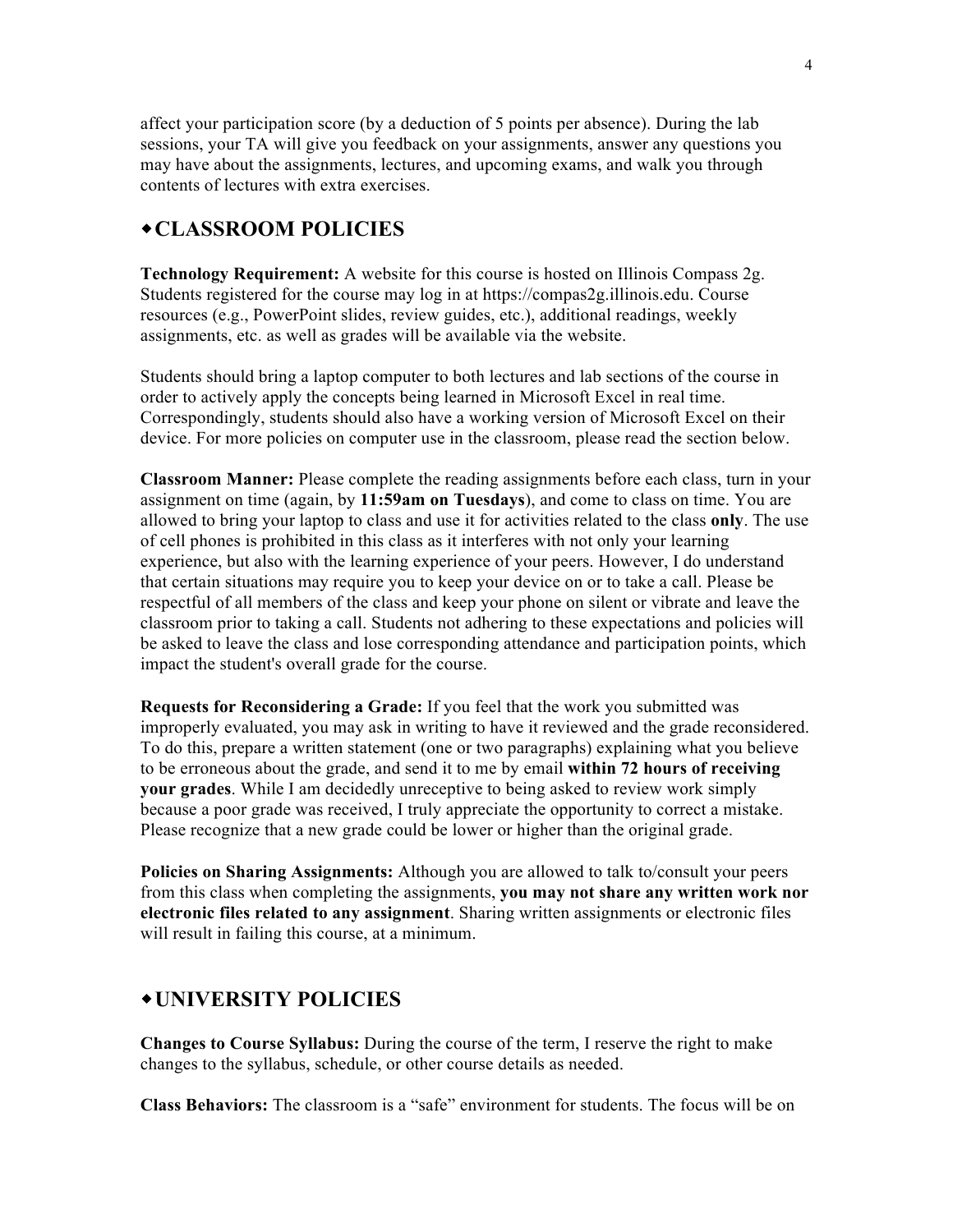learning. Causing disruptions, harassment of other students, foul language, disrespect for others, or entertaining at someone else's expense will not be tolerated. For a detailed explanation consult UIUC's Student Conduct Code at www.studentcode.illinois.edu.

**Students with Disabilities:** The University of Illinois is committed to providing equal educational opportunities for all persons without regard to race, color, religion, sex, age, national origin or disability. Inquiries regarding this policy and availability of accommodative services for students with disabilities may be addressed to the instructor and the Office of Disability Resources & Educational Services (217.333.4603) as soon as possible so we can work out appropriate accommodations.

**Class Cancellation Procedure:** In situations where inclement weather may affect the normal operation of UIUC, or when circumstances beyond the university's control may affect working conditions and create a need to cancel classes or close the campus for any reason, students should refer to their local radio and television stations for information. The university will notify the stations. Additionally, the instructor will send an e-mail notifying students of the cancellation. If the class is cancelled, the next class will start where we left off, and the syllabus will be adjusted to make up for the lost session.

**Academy Integrity:** Evidence of academic dishonesty, including cheating and plagiarism, may result in receiving an "F" for the course. While you are encouraged to work with other class members on projects, assignments and class preparation, all written work submitted *must* be your own work and reflect your own thoughts. Appropriate recognition of sources of information is required through such means as quotation marks for direct quotations and citations *with page numbers;* or other indications of sources when paraphrasing is used. Copying and pasting from other sources is still plagiarism. Use of materials from the Internet should include complete URLs. If you have any questions or concerns regarding academic integrity, please contact the instructor, or refer to the policies contained in the University of Illinois Code of Policies and Regulations Applying to All Students. At a minimum, those found guilty of academic dishonesty will receive a score of "0" for that particular assignment and will be subject to penalties discussed in the Code, which include, among others, a failing grade for the course and dismissal from the University.

**Sexual Misconduct Policy and Reporting:** The University of Illinois is committed to combating sexual misconduct. As such, you should know that faculty and staff members are required to report any instances of sexual misconduct—which also includes dating violence, domestic violence, and stalking—to the University's Title IX and Disability Office. What this means is that as your instructor, I am required to report any incidents of sexual misconduct that are directly reported to me, or of which I am somehow made aware. When a report is received, an individual with the Title IX and Disability Office reaches out to provide information about rights and options, including accommodations, support services, the campus disciplinary process, and law enforcement options.

There is an exception to this reporting requirement about which you should be aware. A list of the designated University employees who, as counselors, confidential advisors, and medical professionals, do not have this reporting responsibility and can maintain confidentiality, can be found here: wecare.illinois.edu/resources/students/#confidential. Other information about resources and reporting is available here: wecare.illinois.edu.